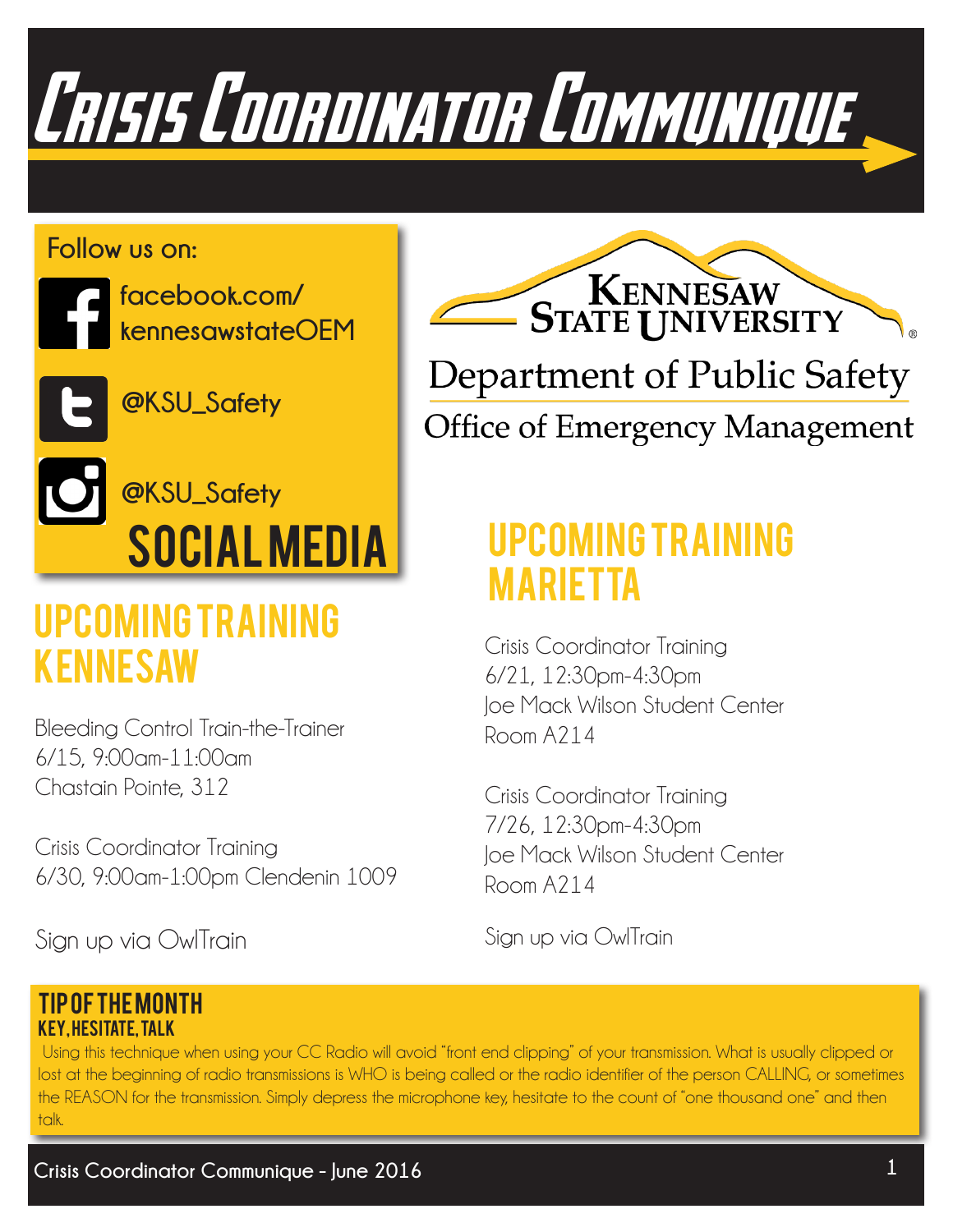# Hurricanes and the dreaded m Gonzak cone of Uncertainty

Hurricane season is officially here! As we prepare for potential tropical systems this summer, we thought it would be important to share information about the National Hurricane Center Track Forecast Cone, commonly referred to as the "Cone of Uncertainty" by many in emergency management. The Cone of Uncertainty is the probable track forecast for the eye of a tropical system for the next 120 hours. The National Hurricane Center, which is the division of the National Weather Service tasked with tracking, forecasting, and providing watches and warnings for tropical systems, updates the Cone with each advisory they issue on the storm. Generally, these advisories are issued every six hours with the most up-to-date information and modeling. In addition to the Cone of Uncertainty, these advisories also include watch and warning information, system strength forecasts, storm wind speed and direction of travel, and any additionally prevalent information.

So how does the National Hurricane Center determine the Cone of Uncertainty? The NHC uses statistical analysis to determine the width of the cone at each interval based upon the accuracy of their predictions from the last five years. At each 12-hour interval, the cone has a set width. To determine the forecast track itself, the NHC uses a series of forecast models combined with historical data of past similar storms and the historical data regarding the accuracy of the forecast models. These forecast models are often referred to as "spaghetti models" because of stringiness of their appearance when all models are placed on a single map. There are dozens of potential models that could be used, however 3 are considered the most popular and most accurate. They are the GFS (the NWS Global Forecast Model), the ECMWF (commonly referred to as the "European" model), and the HRRR. Keep in mind, however, that these model tracks and the "Cone of Uncertainty" are only predicting the track of the eye of the storm. Impacts could occur well outside of the Cone!

For more information on the National Hurricane Center, visit www.nhc.noaa.gov.

**Forecast Position** 

● Tropical Cyclone ○ Post-Trop<br>Sustained Winds: D < 39 mpl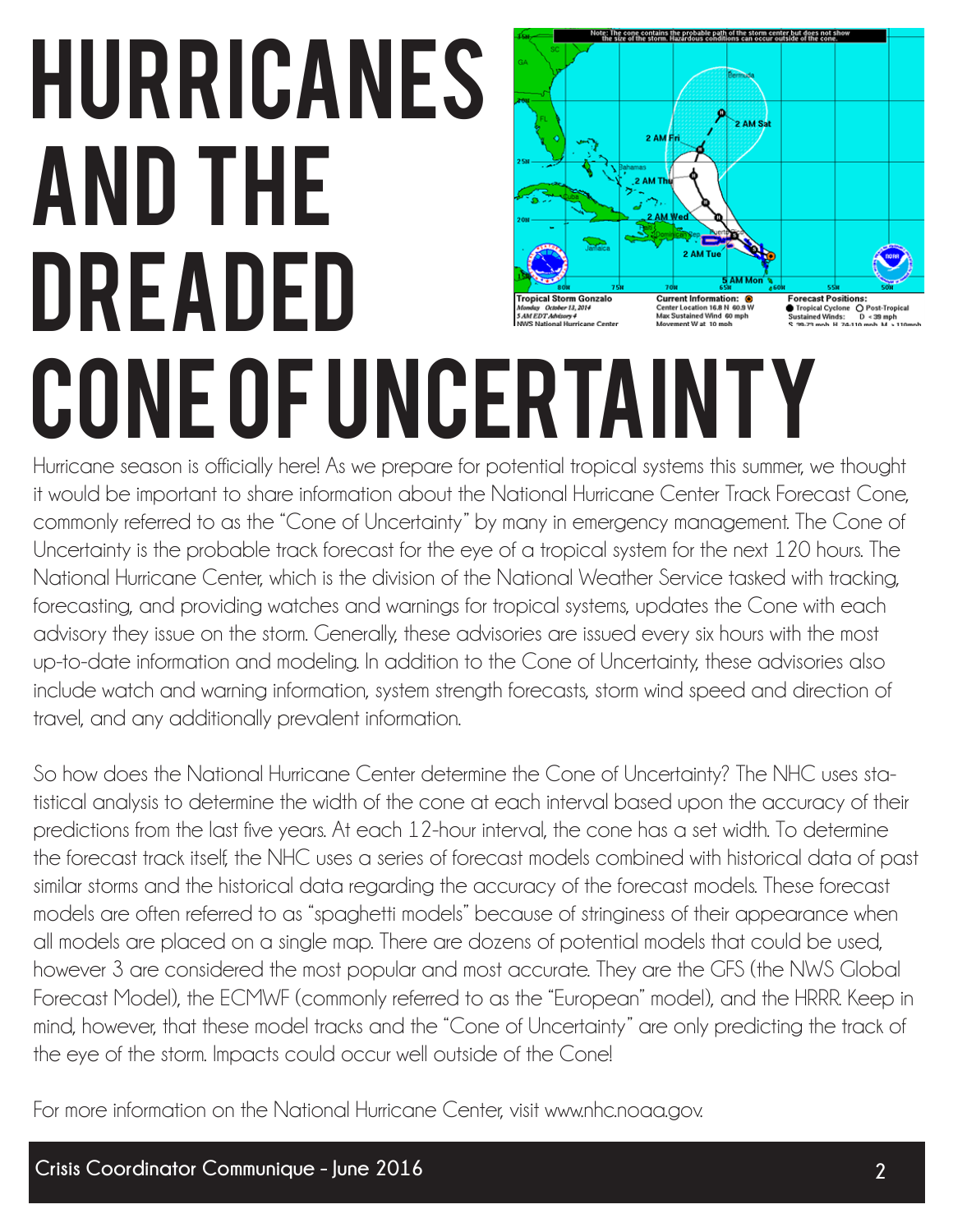# **BE SUMMER READY**

## Important Dates

#### **Siren Test**

Every first Wednesday of the month at noon

#### **Radio Check**

Every first Wednesday of the month: Kennesaw Campus - 10:00am Marietta Campus - 10:30am



#### **HOW WILL I KNOW IF CAMPUS IS OPEN. CLOSED OR DELAYED?**

Check the following resources to determine whether the University is open, closed or delayed due to inclement weather.

> Web www.kennesaw.edu oem.kennesaw.edu

The Campus Advisory Page www.kennesaw.edu/advisories

Twitter www.twitter.com/kennesawstate www.twitter.com/KSU Safety

Facebook www.facebook.com/KennesawStateUniversity www.facebook.com/kennesawstateOEM

> **Local Media Outlets** www.cbs46.com www.wsbtv.com

On Campus emergencies call: (470) 578-6666 Off Campus emergencies call: 911 Non-emergencies call: (470) 578-6206 Personal safety should always be #1. If you do not feel safe to travel, don't.

**Kennesaw State University Office of Emergency Management**<br>Phone: (470) 578-6985 | Web: oem.kennesaw.edu | Email: KSUalerts@kennesaw.edu

# for the car...

Getting out of the car at a busy intersection or on a highway to change a tire or check damage from a fender bender is probably one of the worst things you can do. The Insurance Information Institute (I.I.I.) recommends the following precautions when your car breaks down:

**1.** Never get out of the vehicle to make a repair or examine the damage on a busy highway. Get the vehicle to a safe place before getting out. If you have been involved in an accident, motion the other driver to pull up to a safe spot ahead.

**2.** If you cannot drive the vehicle, it may be safer to stay in the vehicle and wait for help or use a cell phone to summon help. Standing outside the vehicle in the flow of traffic, under most circumstances, is a bad idea.

**3.** Carry flares or triangles to use to mark your location once you get to the side of the road. Marking your vehicle's location to give other drivers advance warning of your location can be critical. Remember to put on your hazard lights!

**4.** In the case of a blowout or a flat tire, move the vehicle to a safer place before attempting a repair - even if it means destroying the wheel getting there. The cost of a tire, rim or wheel is minor compared to endangering your safety.vvv

*Source: Insurance Information Institute; http://www.iii.org/*

### YOU NEED ANY TORNADO refuge signs, please let our office know.